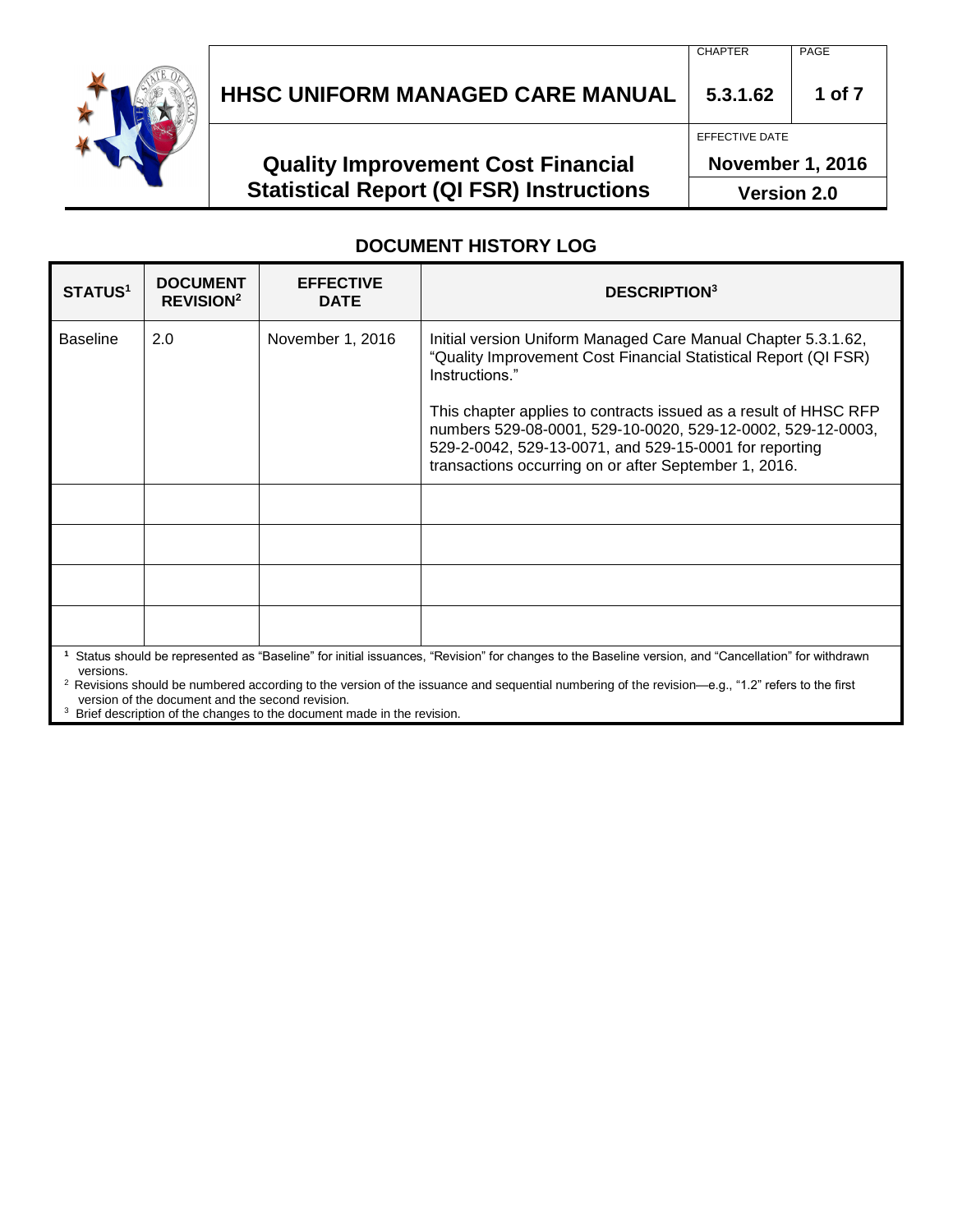| <b>Statistical Report (QI FSR) Instructions</b> | <b>Version 2.0</b>      |            |
|-------------------------------------------------|-------------------------|------------|
| <b>Quality Improvement Cost Financial</b>       | <b>November 1, 2016</b> |            |
|                                                 | EFFECTIVE DATE          |            |
| <b>HHSC UNIFORM MANAGED CARE MANUAL</b>         | 5.3.1.62                | $2$ of $7$ |
|                                                 | <b>CHAPTER</b>          | PAGE       |

#### **Objective**

Chapter 5.3.1.62 provides instructions necessary to complete the Quality Improvement Cost Financial Statistical Report (QI FSR) and the Data Certification Form. All MCOs contracting with the State of Texas to arrange for or to provide healthcare to enrollees in the STAR, STAR+PLUS, CHIP, STAR Health, STAR Kids, or the Dental Program must submit an aggregate QI FSR in accordance with the Contract for Services between HHSC and MCO, and in accordance with the instructions below.

Please note this Chapter does not apply to the Texas Dual Eligibles Integrated Care Demonstration (Dual Demonstration) Project or QI costs incurred from participation in a Dual Eligibles Medicare-Medicaid Plan (MMP). Do not include any MMP costs in the aggregate Admin FSR.

#### **General**

All QI FSRs must be completed using the locked Microsoft Excel template provided by HHSC. Data integrity is critical to the automated compilation of the data. Do not alter the file name, sheet names, existing cell locations, or formatting of the data in the file and sheets. Do not add or delete any columns or rows. **Any deviations from the locked template will render the QI FSR unreadable by the software application and therefore unacceptable to HHSC.**

All shaded data fields in the FSR represent fields where data input is required. In order to maintain consistency please ensure that the data input is in black. All data fields not shaded represents referenced data or calculations. All line numbers in these instructions refer to the line numbers in column A on each worksheet.

#### **Cells can be linked within the template but there can be no outside links to the MCO Accounting Systems or other contractor sources.**

#### **FSR Page Headers**

Header information entered on Part 1 populates header data for all the other sheets; please make sure Part 1 is entered correctly. Enter the following information on Part 1:

**MCO Name:** Select the MCO's name from the drop-down menu. **State Fiscal Year:** Select the State Fiscal Year (SFY) from the drop-down menu. **Submission Date**: Enter the month, day, and year, e.g., 6/30/2015.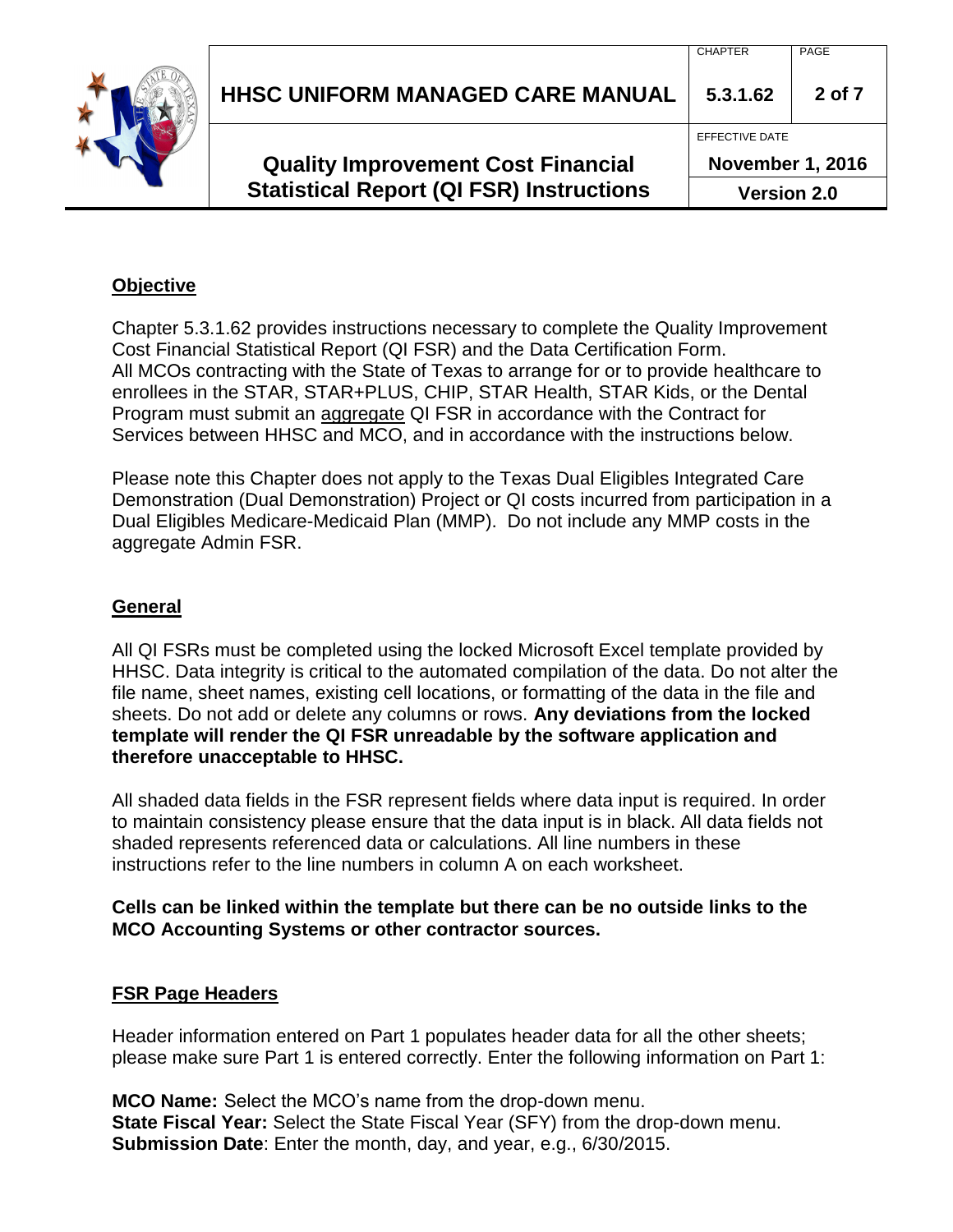**HHSC UNIFORM MANAGED CARE MANUAL 5.3.1.62 3 of 7**

## **Quality Improvement Cost Financial Statistical Report (QI FSR) Instructions**

EFFECTIVE DATE

CHAPTER PAGE

**November 1, 2016**

**Version 2.0**

**Submission Type**: Enter the type of FSR, e.g., Quarterly; Year End + 90 Days; Year End + 210 Days,

**Rptg Period End Date**: Enter month, day, and year, e.g., 5/31/2015.

## **Part 1: Quality Improvement Costs by Spending Type**

See **Cost Principles for Expenses**, Chapter 6.1 of the Uniform Managed Care Manual for allowable Quality Improvement expenses. Include only QI expenses that are directly or indirectly in support of the Texas Medicaid service delivery area operations of the MCO. For all expenses other than depreciation, include only paid QI expenses in the Final FSR.

The following note is included on Part 1 of the QIFSR **"Note: Unless an item is specifically stated otherwise, reporting of all amounts in the QI Cost FSR is on an incurred basis (that is, reported in the period corresponding to dates the services were incurred, rather than to date paid). All prior quarters' data must be updated to reflect the most recent actuals."** 

**Enter** the appropriate amounts on the following lines.

Line 1 Salaries, wages, and benefits, excl. bonuses - Enter amounts incurred as salary, wages, or benefits to employees and other staff. Include Temps, Part-time staff, and non-employee staff that are paid as independent contractors. Include payroll taxes and overtime. Also include reimbursement of employee relocation expenses and professional licensing fees such as RNs and CPAs. Exclude bonuses, and the payroll taxes on bonuses.

Line 2 Bonuses - Enter bonuses and the payroll taxes on bonuses, and any associated gross-ups.

Line 3 Rent, Lease, or Mortgage Payment for Office Space - Enter rent paid for space used by the MCO.

Line 4 Utilities (if not incl. in rent), excl. Phone/Telecom - Enter payments for utility services used in support of QI activities.

Line 5 Furniture, Fixtures, and other Equipment Purchased, un-capitalized. - Enter furniture, fixture or equipment purchases that by their nature or amount were not eligible for depreciation.

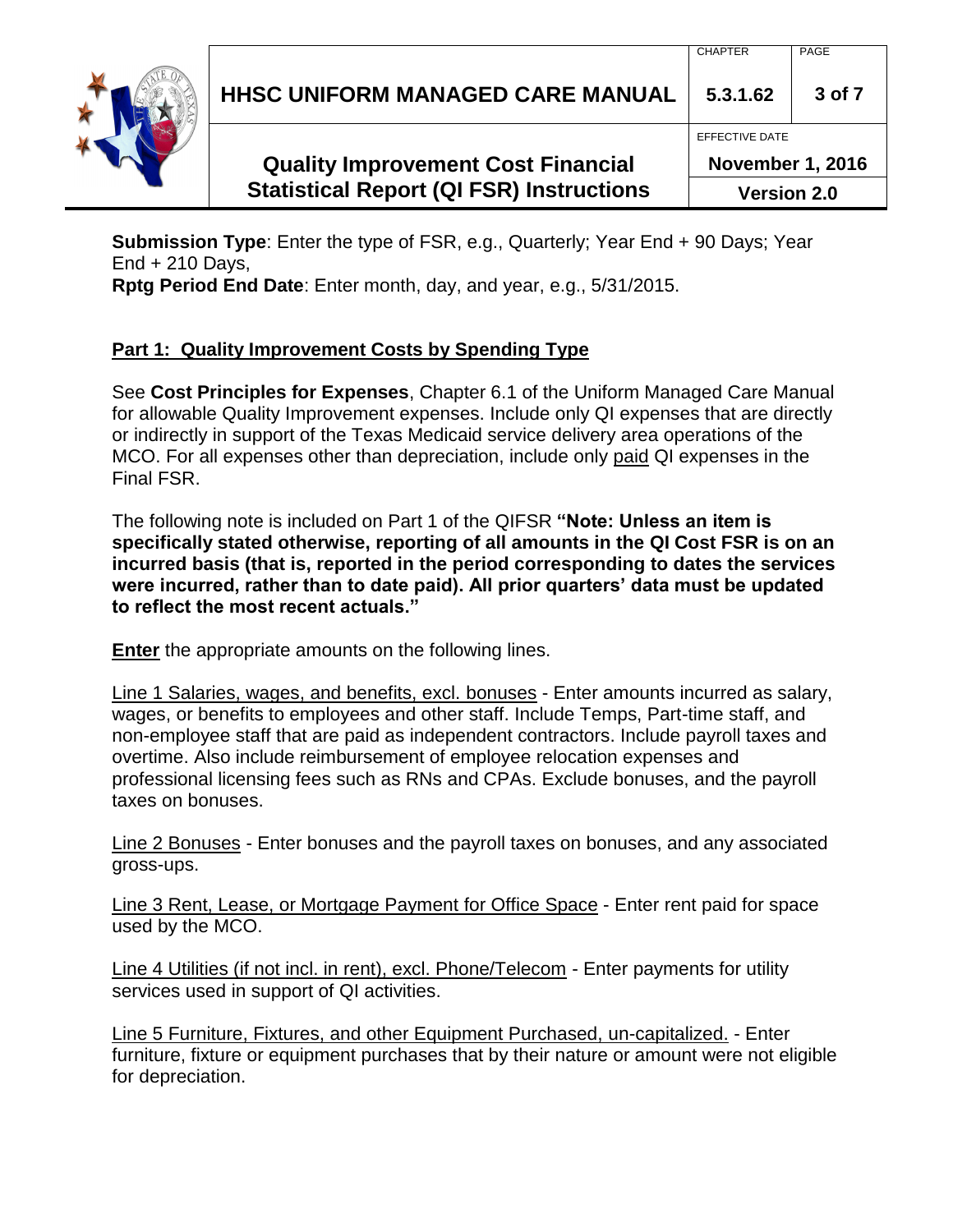**HHSC UNIFORM MANAGED CARE MANUAL 5.3.1.62 4 of 7**

# **Quality Improvement Cost Financial Statistical Report (QI FSR) Instructions**

**November 1, 2016 Version 2.0**

Line 6 Supplies, Postage, Freight, and Printing - Enter amounts paid for supplies, postage, freight, and printing services.

Line 7 Maintenance, Repairs, Custodial, and Security - Enter expenses paid for maintenance, repairs, custodial and security services.

Line 8 Professional Services - Enter the cost of professional or consulting services rendered by persons or organizations that are members of a particular profession or possess a special skill.

Line 9 Computer hardware/Software purchased, uncapitalized. - Enter computer hardware and software purchases (including licenses) which by their nature or amount were not eligible for depreciation. See HHSC's Cost Principles for rules regarding capitalized items.

Line 10 Phone/telecom/cell phones/T1 Broadband - Enter the monthly operating expense, but do not include hardware purchases.

Line 11 Equipment Lease or Rent, excluding Phone/Telecom - Enter cost of rentals or leases related to equipment used in support of QI activities.

Line 12 Membership Dues - Enter amounts paid for staff actively involved in QI activities.

Line 13 Outreach (excl. Salaries) - Enter paid cost of outreach activities.

Line 14 Application Fees - Enter cost of any applications to organizations or entities that are required to maintain qualifications or certifications related to the QI function.

Line 15 Inspection/Evaluation fees - Enter amounts paid for inspections of facilities or evaluations of QI processes/procedures.

Line 16 Data Collection Expenses - Enter the cost of collecting data to support internal or external reporting requirements.

Line 17 Outsourced Services - Enter cost of all outsourced/contracted QI activities which are not accounted for elsewhere on the FSR. This can include QI data gathering and analysis).

Line 18 Data Analysis Expenses - Enter non-payroll costs associated with analysis of QI data.



EFFECTIVE DATE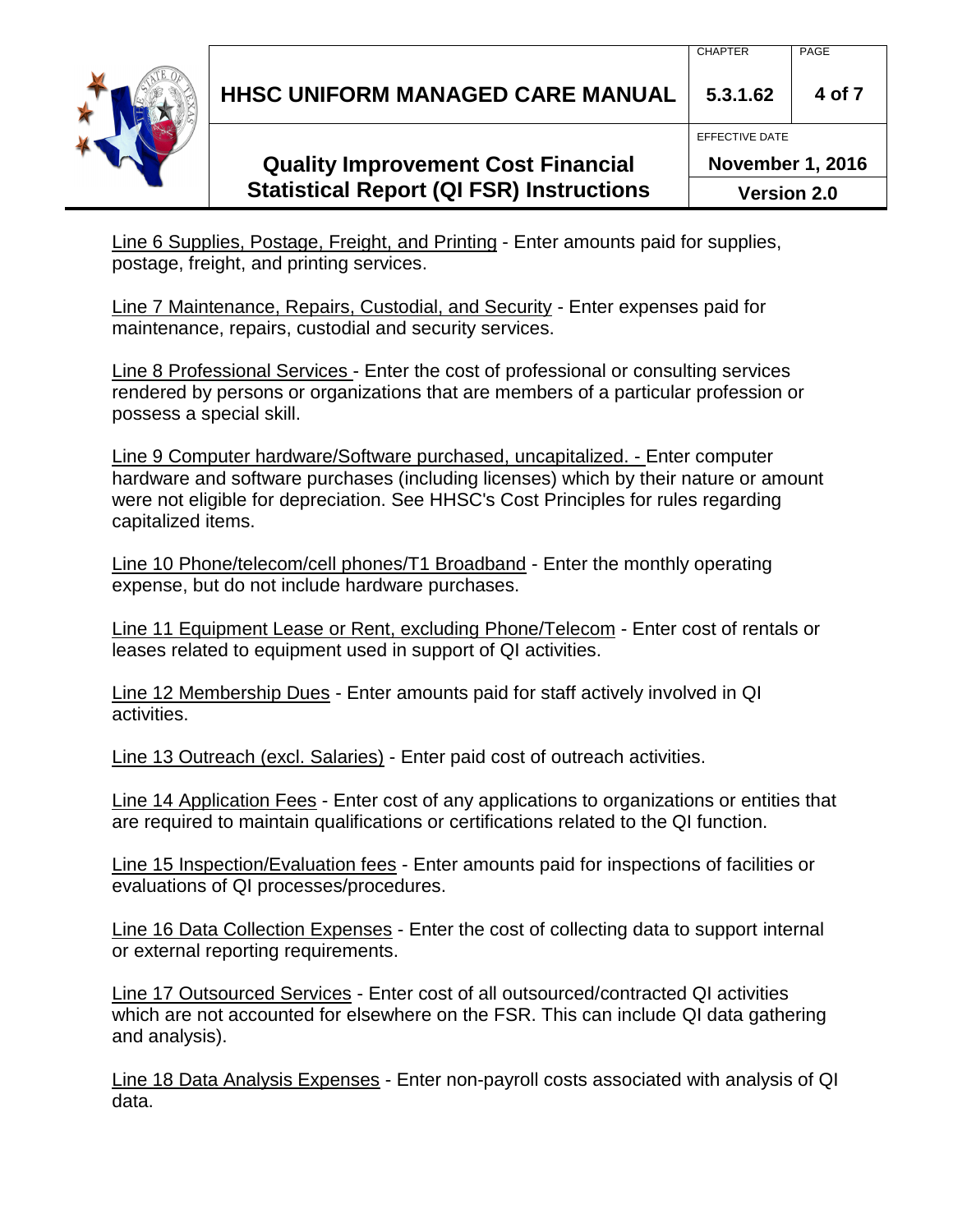**HHSC UNIFORM MANAGED CARE MANUAL 5.3.1.62 5 of 7**

# **Quality Improvement Cost Financial Statistical Report (QI FSR) Instructions**

**November 1, 2016 Version 2.0**

CHAPTER PAGE

EFFECTIVE DATE

Line 19 Reporting Expenses (Printing, Distribution, and Publication) - Enter non-payroll cost of generating required reports.

Line 20 Quality Assurance Reviews - Amounts paid to external entities for validating MCO Quality Programs

Line 21 Travel Expenses - Enter the direct cost for transportation, lodging, subsistence, etc. incurred by employees traveling on official business specifically related to QI activities.

Line 22 Depreciation and Amortization - Enter applicable depreciation and amortization for the period for assets utilized in the support of QI activities.

Lines 23-26 Other Expenses - Enter expenses not included above.

Line 27 Total Quality Improvement Expenses - Calculated as sum of Lines 1 through 26.

## **Part 1a: Quality Improvement Expenses - Distribution by Type of Service**

#### Care Coordination/Case Management

Lines 1 through 15 Enter costs associated with any of the qualified functions listed. Lines 14 and 15 can be used to collect costs for Care Coordination/Case Management functions not otherwise listed.

#### Disease Management

Lines 16 through 19 Enter costs associated with any of the qualified functions listed for Disease Management. Lines 18 and 19 can be used to collect costs for Disease Management functions not otherwise listed.

#### Health Information Technology

Lines 20 through 24 Enter costs associated with any of the qualified functions listed for Health Information Technology. Provide a description for each line.

#### Other QI Costs

Lines 26 through 29 Other QI Costs Enter expenses not included above. Provide a brief description.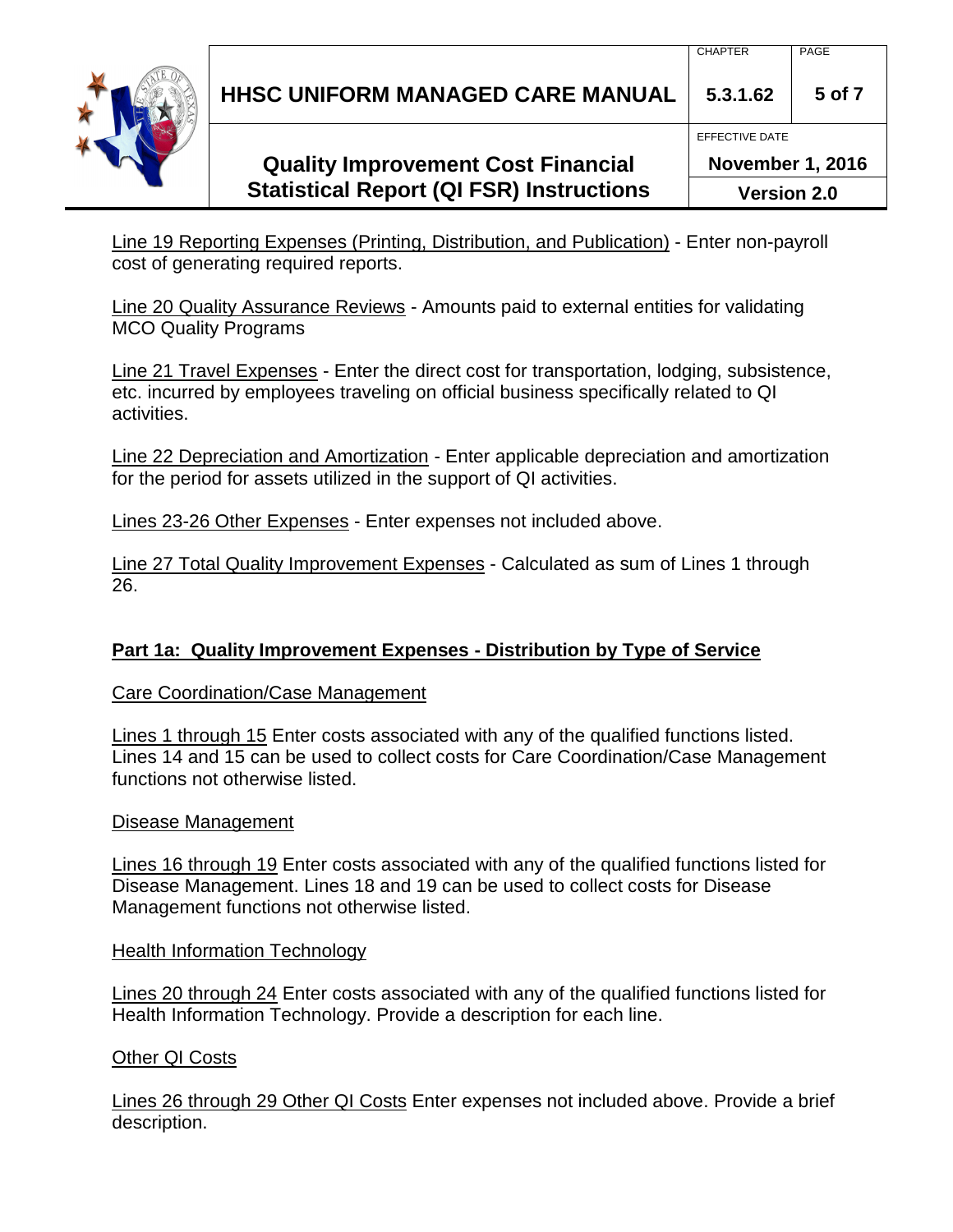**HHSC UNIFORM MANAGED CARE MANUAL 5.3.1.62 6 of 7**

# **Quality Improvement Cost Financial Statistical Report (QI FSR) Instructions**

**Version 2.0**

Line 30 Total QI Expenses: Calculated as sum of lines 1 through 29. Must match Part 1, Line 27, "Total Quality Improvement Expenses."

#### **Part 1b: Quality Improvement Expenses - Distribution by Program/Member Month**

#### Program

Lines 1 through 7 Enter QI Costs by Program. QI costs should be assigned to each Program based on the MCO's assessment of the level of QI resources devoted to those Programs. QI costs within each Program are allocated to plan code by the percentage of revenue method.

Line 8 Total QI Expenses Calculated as sum of lines 1 through 7. Total costs must match to Part 1, Line 27

Member Months Lines 9 through 15 Member-Months Enter Member-Months for the applicable Programs.

Line 16 Total Member-Months Calculated as sum of lines 9 through 15 above.

Quality Improvement Costs per Member per Month Lines 17 through 23 Calculated QI Costs PMPM

#### **Part 1c: Quality Improvement Expenses - Allocation to Programs / SDAs**

Line 1-7 Gross Revenue per FSR calculated as sum of lines 9 through 40 that correspond to the Program stated in column B.

Line 8 Total Gross Revenue calculated as sum of lines 1 through 7.

Line 9 through 40 Gross Revenues per FSR: Program/Service Delivery Area Enter the monthly gross revenues for each program/service area.

Lines 41 through 72 Allocated Quality Improvement Expenses by Revenue Distribution Each cell in this matrix is based on a calculation using "Gross Revenues, per FSR" in the matrix of Lines 9 through 40, and "HHSC Managed Care Quality Improvement Costs - Program" in the matrix of Lines 1 through 7 on Part 1b.

Line 73 Total Allocated Quality Improvement Expenses Calculated as sum of lines 41 through 72 above.



**November 1, 2016**

EFFECTIVE DATE